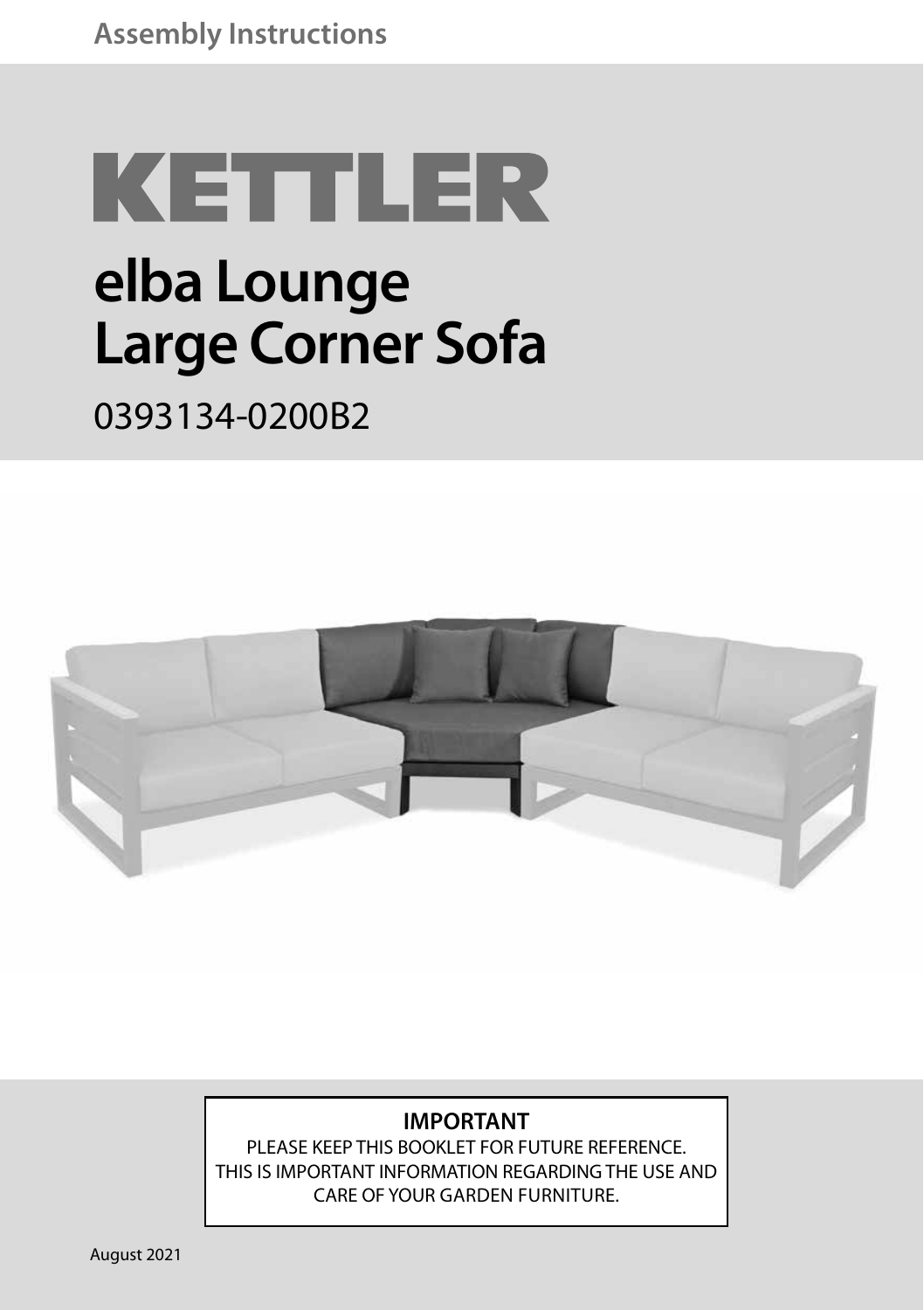### **Assembly**



#### **Helpful advice before you begin:**

- 1. We suggest you spend a short time reading through this leaflet and then follow the simple step by step instructions.
- 2. Do not discard any of the packaging until you have checked that you have all the parts and the pack of fittings.
- 3. Assemble this product on a soft surface.
- 4. To ensure an easier assembly, we strongly advise that all fittings are only finger tightened during initial assembly. Only upon completion of the assembly should all fixing points be fully tightened.
- 5. Keep fittings out of children's reach.
- 6. Do not use any other tools other than those recommended to build this product.
- 7. Please do not use substitute parts. Use only additional or replacement parts supplied by Kettler.
- 8. In the unlikely event that this product has missing or damaged parts, please visit our website **www.kettler.co.uk**

## **Attention**

Please be aware that painted/varnished surfaces can be damaged by sunscreens and oil based products. If the surface of your Kettler leisure furniture comes into contact with sunscreens, the surface is to be cleaned without delay as described above. Only in this way can lasting discolouration of the surface by the ingredients of the sunscreen be prevented.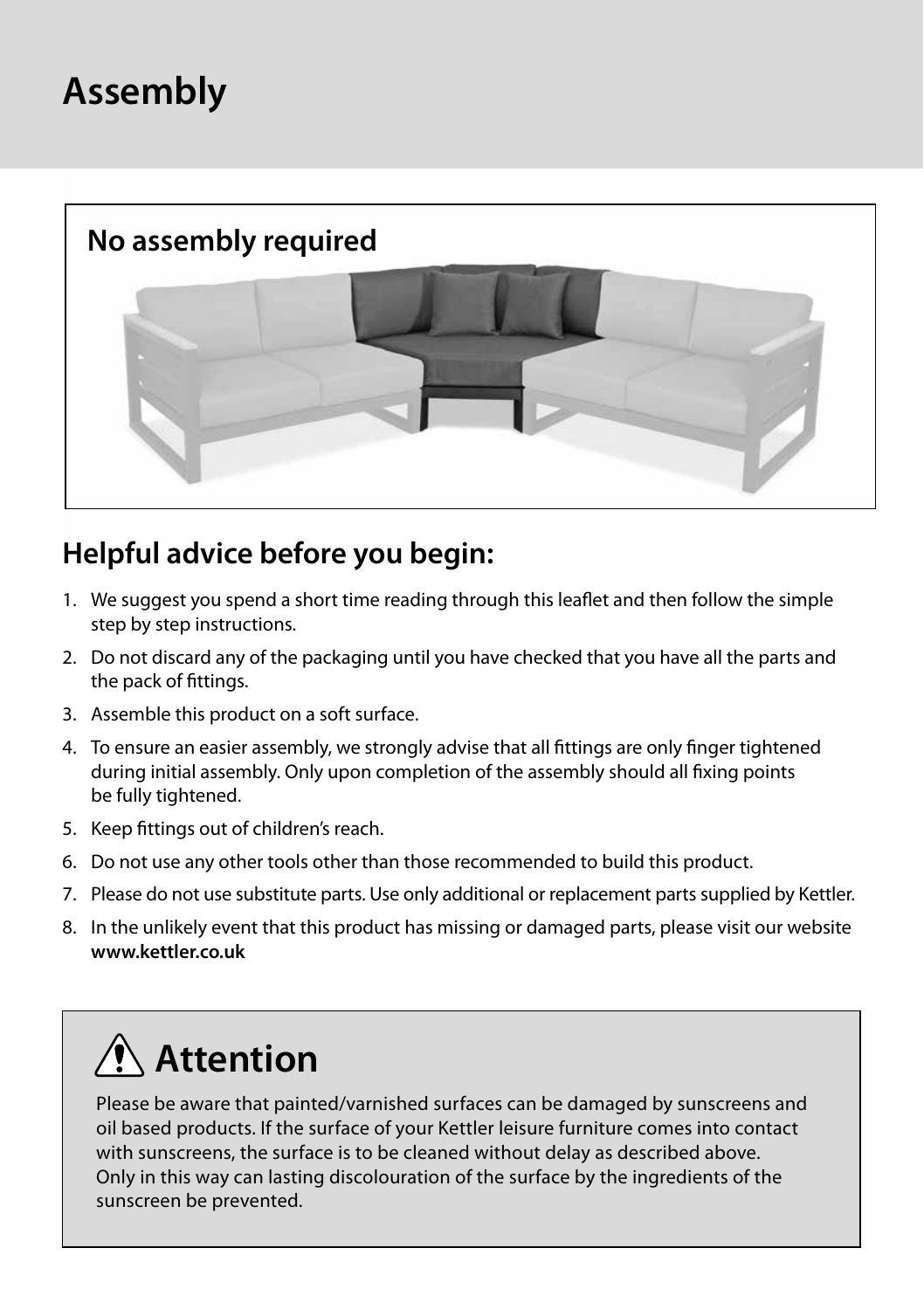## **Joining**

Œ



Do not discard any of the packaging until you have checked that you have all the parts and the pack of fixings.



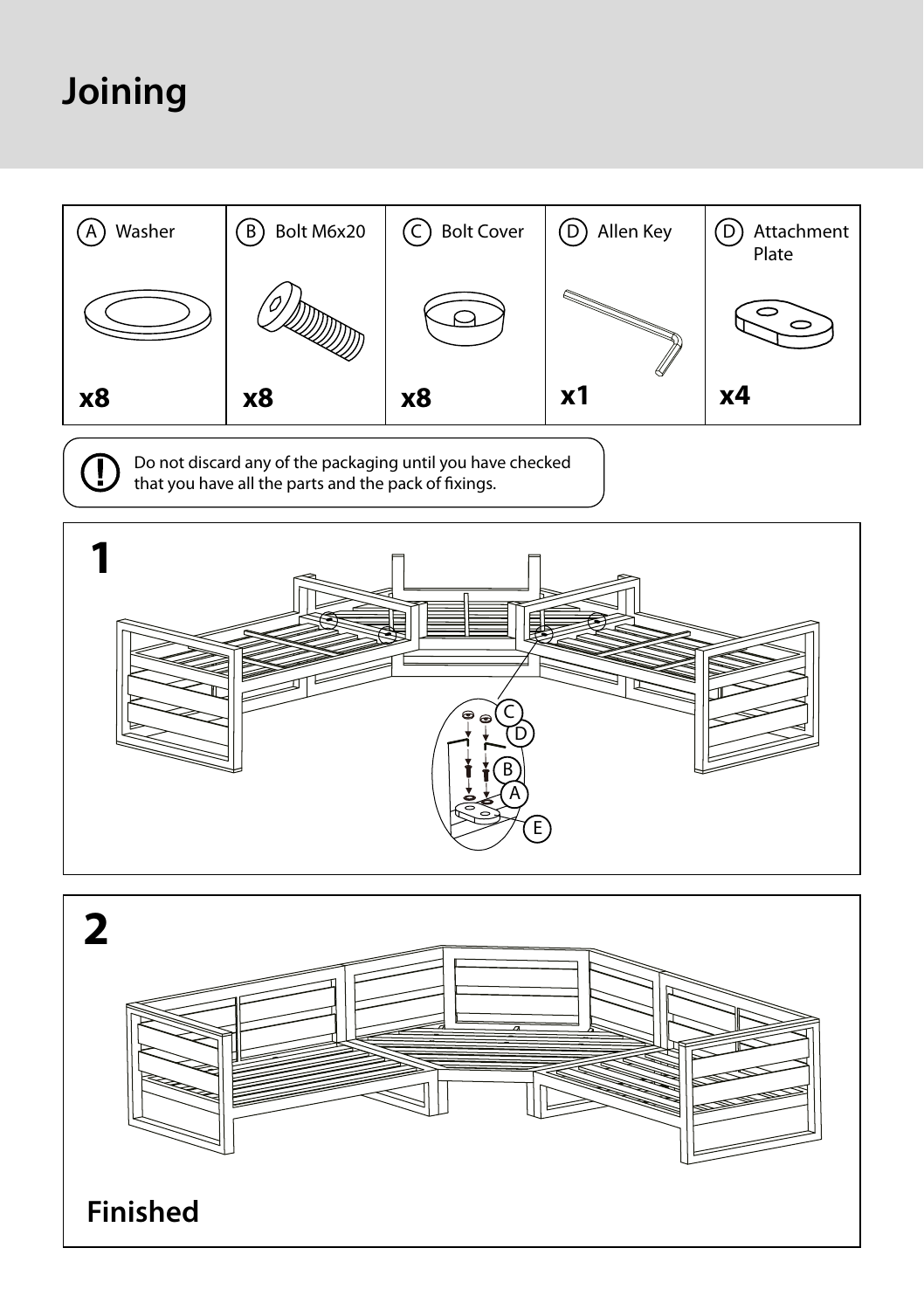#### **Maintenance and Care Instructions**

- This product may only be used for its intended purpose for residential premises. Any other uses may affect the warranty.
- Kettler furniture is designed to be left outdoors all year round (excluding cushions). Cushions should be stored in a dry ambient temperature when not in use. Failure to comply with the outlined care instructions for the cushions will result in the warranty being invalidated.
- Kettler cushions are not suitable for dry cleaning and are not machine washable. Sponge clean only. We recommend the use of the Kettler fabric care kit to clean and protect your cushions. This is available to purchase form the Kettler website.

We recommend to maintain and lengthen the life of this product you follow the below regime:

#### **On aluminium parts:**

We recommend the Kettler Multi-surface cleaner when necessary. The Kettler after-care range available is available to purchase from the Kettler website. Tree sap and bird droppings should be cleaned off immediately.

- Moving parts such as locking mechanisms, catches and joints need to be lubricated where necessary.
- Kettler furniture can be covered we recommend that you use Kettler tailored covers (where available) or universal breathable covers.
- This product is 100% recyclable. At the end of the products life, please dispose of responsibly.
- Colours may vary slightly